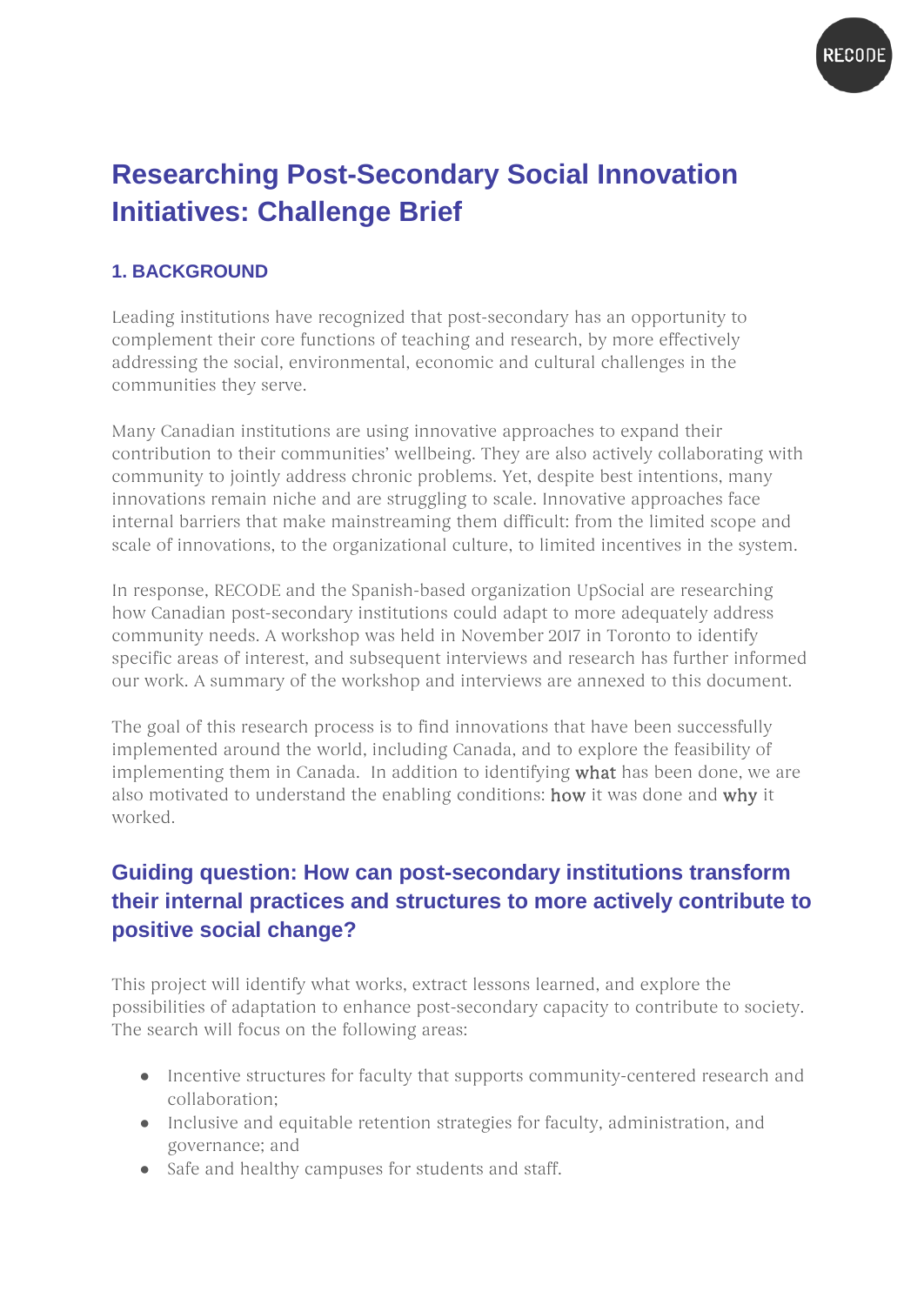

### **2. KEY DATA AND CONSIDERATIONS**

#### Institutional Incentive Structures

- The post-secondary community uses a vast array of measures to gauge their success. The majority of rewards and funding are closely related to achievements in, and recognition of, an institution's research.<sup>[1](#page-1-0)</sup> If a university or college's contribution to community wellbeing were a significant indicator of their overall ranking, or if measures of institutional quality considered environmental and social impact, senior leadership may be differently motivated, and may encourage faculty to experiment with innovative ways of teaching, or knitting closer ties to the community.
- Currently approximately 20% of faculty evaluation processes consider contributions beyond conventional research and teaching. When the bulk of assessment is encouraging adherence to the status quo, there is little incentive for faculty to be more innovative or community-focused in their practices. What would a broader incentive structure for faculty look like? What measures of success could be introduced to generate shared value for academia and community?

### Diversity and Equity in Governance, Faculty, and Administration

- The employment numbers of visible minorities and indigenous people in postsecondary institutions has not significantly changed in the last 30 years, indicating that most employment equity policies and leadership diversity policies have not achieved their stated goals. [2](#page-1-1) For example, in 2016, 96% of leadership positions at Canada's 15 research-intensive universities (U15) were held by white men and women. Not a single U15 had a visible minority woman or Indigenous man or woman on their presidential or vice-presidential leadership teams.[3](#page-1-2)
- This lack of diversity adversely affects staff and student populations in various ways; cultural biases and a lack of role modeling may negatively impact tracks to advancement and retention. Further, the lack of lived experience and cultural understanding in an institution's leadership and faculty reduces the confidence and progression of minority populations through these systems and in the broader culture.

#### Safe and Healthy Environments

● Mental health is a major concern for both staff and students on Canadian campuses. 10% of students have considered suicide at least once during their

<sup>-</sup><sup>1</sup> The Economist (2015). "The world is going to university".

<span id="page-1-0"></span>[https://www.economist.com/news/leaders/21647285-more-and-more-money-being-spent-higher](https://www.economist.com/news/leaders/21647285-more-and-more-money-being-spent-higher-education-too-little-known-about-whether-it)[education-too-little-known-about-whether-it](https://www.economist.com/news/leaders/21647285-more-and-more-money-being-spent-higher-education-too-little-known-about-whether-it)

 $2$  Seatter, E. (2016). Canadian Universities failing at diversity: Study.<br>https://ricochet.media/en/1588/canadian-universities-failing-at-diversity-study

<span id="page-1-2"></span><span id="page-1-1"></span>

 $\frac{3}{3}$  Academic Women's Association - University of Alberta. "The diversity gap in university leadership" https://uofaawa.wordpress.com/awa-diversity-gap-campaign/the-diversity-gap-inuniversity-leadership/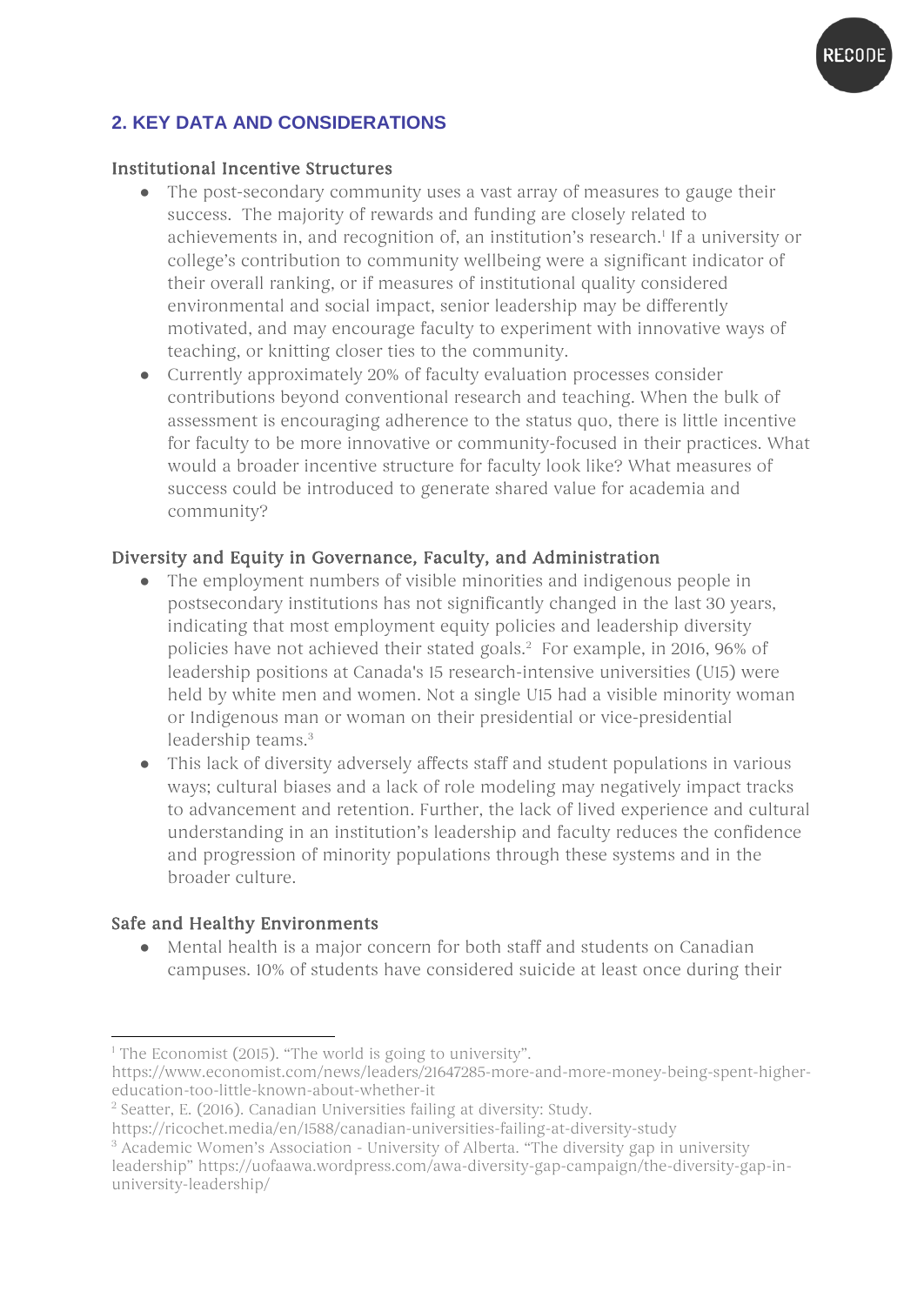

time at university or college<sup>4</sup>, and a 2016 Ontario study found that, in the previous year, 65% of students reported experiencing overwhelming anxiety, and 46% felt so depressed that it was difficult to function.

### **3. TARGET GROUPS**

While faculty and administration are our primary target group, additional research might also uncover innovations that have created collaborative, safe and healthy institutional cultures for students and staff alike.

### **4. AREAS OF RESEARCH**

The research areas were chosen because they all target organizational transformation, which, in turn, increases organizational capacity to contribute to societal transformation. We seek to respond to pressing concerns facing Canadian institutions, such as campus safety, but also longer-term culture change that encourages greater community collaboration and contribution.



<span id="page-2-0"></span><sup>-</sup>4 Wiljer, D., Abi-Jaoude, A., Johnson, A., Ferguson, G., Sanches, M., Levinson, A., … Voineskos, A. (2016). Enhancing Self-Efficacy for Help-Seeking Among Transition-Aged Youth in Postsecondary Settings With Mental Health and/or Substance Use Concerns, Using Crowd-Sourced Online and Mobile Technologies: The Thought Spot Protocol. JMIR Research Protocols, 5(4), e201. http://doi.org/10.2196/resprot.6446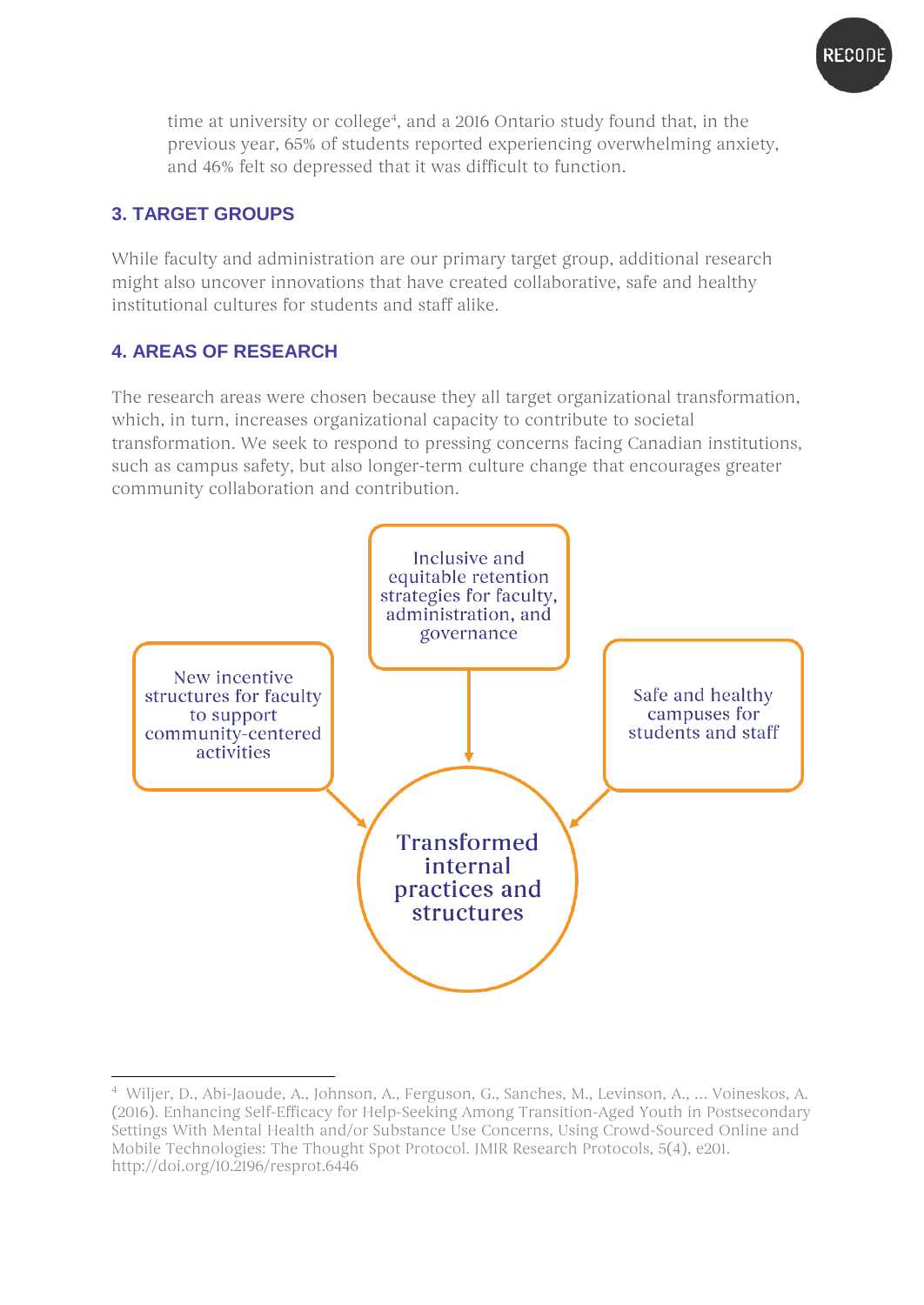

### **INSTITUTIONAL INCENTIVES STRUCTURES:**

Traditional incentives for university and college faculty are focused on individual metrics of success: tenure, journal publication and individual awards for excellence, among others. Incentives at the administration level are often connected to access to funding, recognition, and branding. These longstanding incentives tend to produce competitive, individualistic environments that are often antithetical to collaborative processes. This lever for change will examine novel ways to motivate and reward faculty and post-secondary leadership teams and promote effective and measurable involvement in community.

### **EQUITY AND DIVERSITY IN GOVERNANCE, FACULTY AND ADMINISTRATION**

Despite stated intentions to diversify their staff, like other public institutions, postsecondary has not met many of its stated diversity objectives. This area of research will look for innovative policies and practices that have helped increase diversity as well as equitable promotion and retention strategies.

#### **SAFE AND HEALTHY ENVIRONMENTS**

In response to the current mental health crisis, many institutions are striving to improve the provision of mental health services on their campuses. The research team will work to build on these current efforts and look for interventions that support the holistic health of both students and staff, including those targeting high-priority groups.

We will be looking for innovations that create a more supportive campus climate. The innovations should also promote up-to-date and patient-centered counselling and intervention strategies, including specific strategies for high-risk groups, such as survivors of sexual violence. Finally, these innovations should contribute to staff and students' involvement in a proactive mental health strategy, providing them with selfmanagement competencies, coping skills, and capacities to manage crises.

We recognize that this is an ambitious agenda. Our focus is to concentrate on the structural and cultural norms and practices that we believe offer the most opportunities for transformation and, if successful, could have the biggest impact both inside post-secondary and in broader society.

### **5. IDENTIFICATION AND SELECTION OF INNOVATIONS**

Canada is a vast and diverse country; each project and potential solution may have to be adapted locally and sometimes individually to cater to unique regional, social and cultural contexts.

The identified proposals must meet the following requirements:

- Proven innovation: the initiative has documented success and development.
- Non-context specific: the innovation is adaptable to a different context.